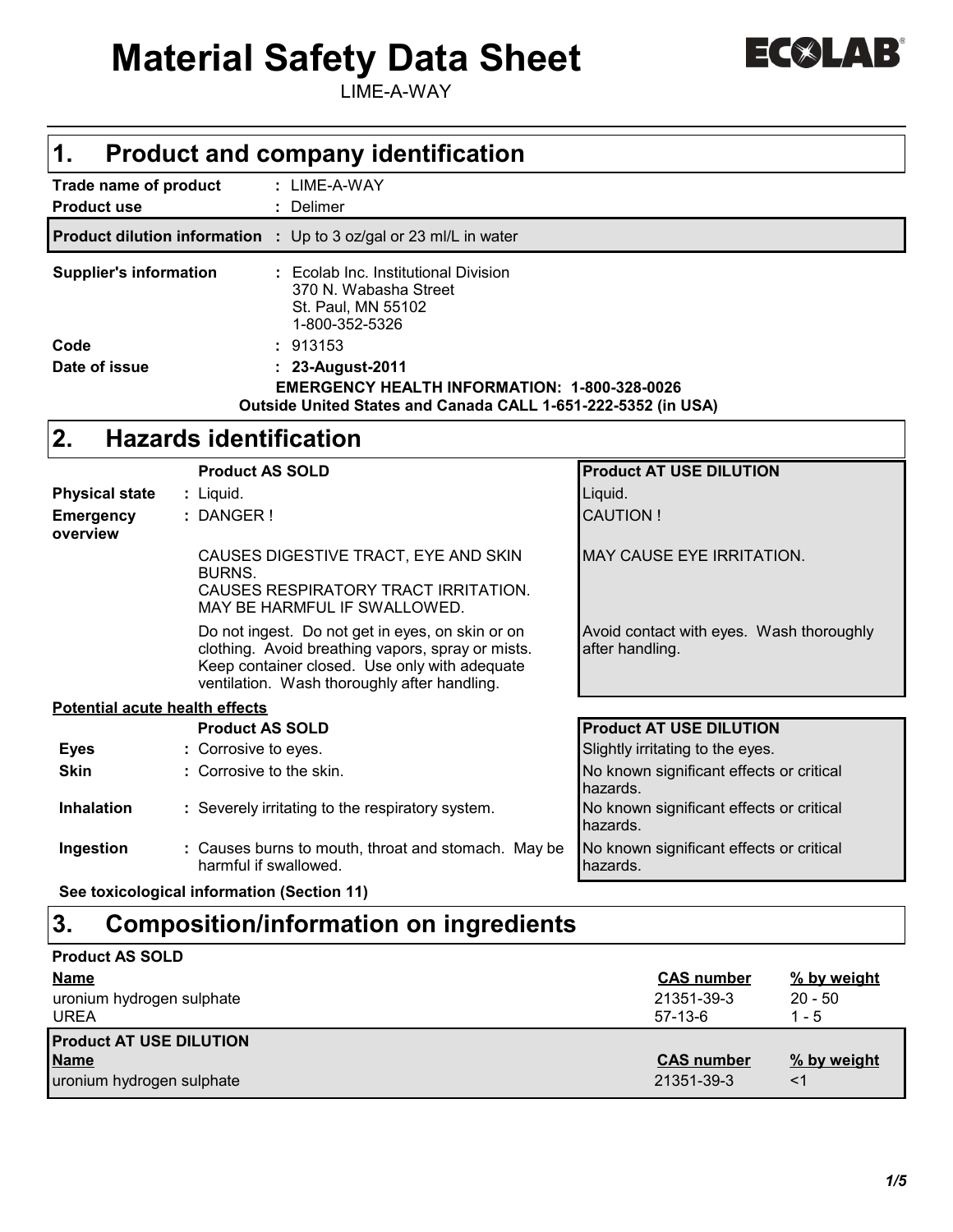# **3. Composition/information on ingredients**

#### **First aid measures 4.**

|                     | <b>Product AS SOLD</b>                                                                                                                                                                                                                                    | <b>Product AT USE DILUTION</b>                                             |
|---------------------|-----------------------------------------------------------------------------------------------------------------------------------------------------------------------------------------------------------------------------------------------------------|----------------------------------------------------------------------------|
| Eye contact         | : In case of contact, immediately flush eyes with cool<br>running water. Remove contact lenses and continue<br>flushing with plenty of water for at least 15 minutes.<br>Get medical attention immediately.                                               | Rinse with water for a few minutes.                                        |
| <b>Skin contact</b> | : In case of contact, immediately flush skin with plenty<br>of water for at least 15 minutes while removing<br>contaminated clothing and shoes. Get medical<br>attention immediately. Wash clothing before reuse.<br>Clean shoes thoroughly before reuse. | No known effect after skin contact. Rinse with<br>water for a few minutes. |
| <b>Inhalation</b>   | : If inhaled, remove to fresh air. If exposed person is<br>not breathing, give artificial respiration or oxygen<br>applied by trained personnel. Get medical attention.                                                                                   | No special measures required. Treat<br>symptomatically.                    |
| Ingestion           | : If material has been swallowed and the exposed<br>person is conscious, give small quantities of water to<br>drink. Do not induce vomiting. Never give anything by<br>mouth to an unconscious person. Get medical<br>attention immediately.              | Get medical attention if symptoms occur.                                   |

#### **Fire-fighting measures 5.**

| <b>Product AS SOLD</b>                             |                                                                                                                                                                                                                                                                                                          |
|----------------------------------------------------|----------------------------------------------------------------------------------------------------------------------------------------------------------------------------------------------------------------------------------------------------------------------------------------------------------|
| <b>Hazardous thermal</b><br>decomposition products | : Decomposition products may include the following materials:<br>carbon dioxide<br>carbon monoxide<br>nitrogen oxides<br>sulfur oxides                                                                                                                                                                   |
| Fire-fighting media and<br><b>instructions</b>     | : Use an extinguishing agent suitable for the surrounding fire.                                                                                                                                                                                                                                          |
| Special protective equipment<br>for fire-fighters  | Dike area of fire to prevent runoff.<br>In a fire or if heated, a pressure increase will occur and the container may burst.<br>Fire-fighters should wear appropriate protective equipment and self-contained<br>breathing apparatus (SCBA) with a full face-piece operated in positive pressure<br>mode. |

#### **Accidental release measures 6.**

|                                     | <b>Product AS SOLD</b>                                                                                                                                                                                                                                                                                                    | <b>Product AT USE DILUTION</b>                                                                       |
|-------------------------------------|---------------------------------------------------------------------------------------------------------------------------------------------------------------------------------------------------------------------------------------------------------------------------------------------------------------------------|------------------------------------------------------------------------------------------------------|
| Personal<br>precautions             | : Initiate company's spill response procedures<br>immediately. Keep people out of area. Put on<br>appropriate personal protective equipment (see<br>section 8). Do not touch or walk through spilled<br>material.                                                                                                         | Use personal protective equipment as<br>required.                                                    |
| <b>Environmental</b><br>precautions | : Avoid contact of spilled material and runoff with soil<br>and surface waterways.                                                                                                                                                                                                                                        | Avoid contact of large amounts of spilled<br>material and runoff with soil and surface<br>waterways. |
| <b>Methods for</b><br>cleaning up   | : Follow company's spill procedures. Keep people away<br>from spill. Put on appropriate personal protective<br>equipment (see section 8). Absorb/neutralize liquid<br>material. Use a tool to scoop up solid or absorbed<br>material and put into appropriate labeled container.<br>Use a water rinse for final clean-up. | Use a water rinse for final clean-up.                                                                |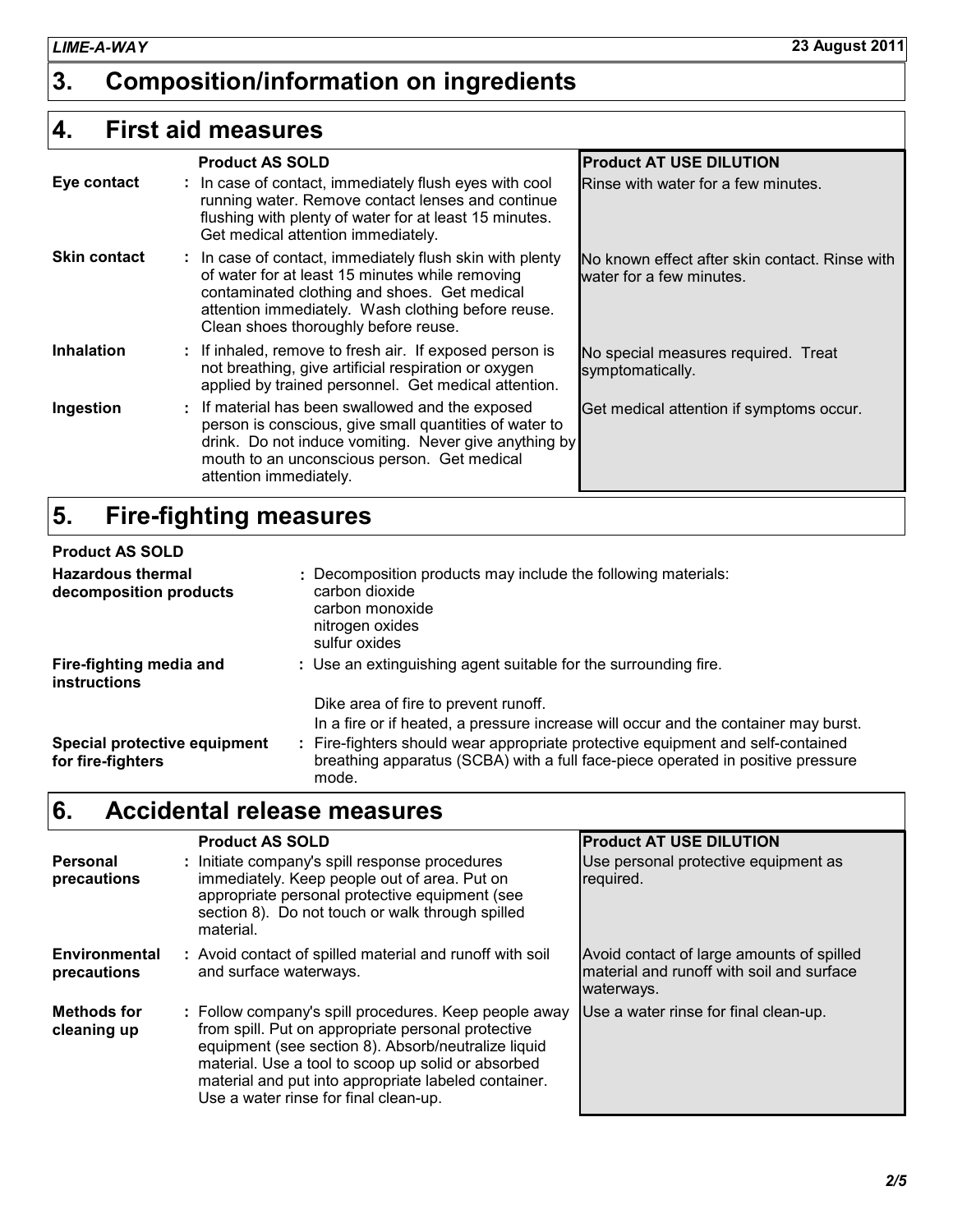## **Handling and storage 7.**

|                 | <b>Product AS SOLD</b>                                                                                                                                                                           | <b>Product AT USE DILUTION</b>                                 |
|-----------------|--------------------------------------------------------------------------------------------------------------------------------------------------------------------------------------------------|----------------------------------------------------------------|
| <b>Handling</b> | : Do not ingest. Do not get in eyes, on skin, or on<br>clothing. Do not breathe vapor or spray. Keep<br>container closed. Use only with adequate ventilation.<br>Wash thoroughly after handling. | Avoid contact with eyes. Wash thoroughly<br>after handling.    |
| <b>Storage</b>  | : Keep out of reach of children. Store in a closed<br>container. Keep container tightly closed.<br>Do not store above the following temperature: 50°C                                            | Keep out of reach of children. Store in a<br>closed container. |

#### **Exposure controls/personal protection 8.**

|                                | <b>Product AS SOLD</b>                                                                                                                                                                                                                                                                                                                                                                                                    | <b>Product AT USE DILUTION</b>                                                                           |
|--------------------------------|---------------------------------------------------------------------------------------------------------------------------------------------------------------------------------------------------------------------------------------------------------------------------------------------------------------------------------------------------------------------------------------------------------------------------|----------------------------------------------------------------------------------------------------------|
| <b>Engineering</b><br>measures | : Use only with adequate ventilation. If user operations<br>generate dust, fumes, gas, vapor or mist, use process<br>enclosures, local exhaust ventilation or other<br>engineering controls to keep worker exposure to<br>airborne contaminants below any recommended or<br>statutory limits. Provide suitable facilities for quick<br>drenching or flushing of the eyes and body in case of<br>contact or splash hazard. | Good general ventilation should be sufficient<br>to control worker exposure to airborne<br>contaminants. |
| <b>Personal protection</b>     |                                                                                                                                                                                                                                                                                                                                                                                                                           |                                                                                                          |
| <b>Eyes</b>                    | : Use chemical splash goggles. For continued or severe<br>exposure wear a face shield over the goggles.                                                                                                                                                                                                                                                                                                                   | No protective equipment is needed under<br>normal use conditions.                                        |
| <b>Hands</b>                   | : Use chemical-resistant, impervious gloves.                                                                                                                                                                                                                                                                                                                                                                              | No protective equipment is needed under<br>normal use conditions.                                        |
| <b>Skin</b>                    | : Use suitable protective equipment.                                                                                                                                                                                                                                                                                                                                                                                      | No protective equipment is needed under<br>normal use conditions.                                        |
| <b>Respiratory</b>             | : Wear appropriate respirator when ventilation is<br>inadequate and occupational exposure limits are<br>exceeded.                                                                                                                                                                                                                                                                                                         | No special protection is required.                                                                       |

**Consult local authorities for acceptable exposure limits.**

# **Physical and chemical properties 9.**

|                                               | <b>Product AS SOLD</b>                                                    | <b>Product AT USE DILUTION</b> |
|-----------------------------------------------|---------------------------------------------------------------------------|--------------------------------|
| <b>Physical state</b>                         | $:$ Liquid.                                                               | Liquid.                        |
| <b>Flash point</b>                            | $:$ > 100°C                                                               | $>100^{\circ}$ C               |
| Color                                         | : Green [Dark]                                                            | Blue [Light]                   |
| Odor                                          | : Odorless                                                                | <b>Odorless</b>                |
| pH                                            | $: 0.1$ to 0.2 [Conc. (% w/w): 100%]                                      | $0.9$ to 1.8                   |
| Boiling/condensation : 100°C (212°F)<br>point |                                                                           |                                |
| <b>Relative density</b>                       | $: 1.132$ to 1.162                                                        |                                |
| <b>Solubility</b>                             | : Easily soluble in the following materials: cold water<br>and hot water. |                                |

# **Stability and reactivity 10.**

| <b>Product AS SOLD</b>                     |                                                                                                                                                     |
|--------------------------------------------|-----------------------------------------------------------------------------------------------------------------------------------------------------|
| <b>Stability</b>                           | : The product is stable. Under normal conditions of storage and use, hazardous<br>polymerization will not occur.                                    |
| <b>Reactivity</b>                          | : Highly reactive or incompatible with the following materials: alkalis.<br>Slightly reactive or incompatible with the following materials: metals. |
| <b>Hazardous decomposition</b><br>products | Under normal conditions of storage and use, hazardous decomposition products should<br>not be produced.                                             |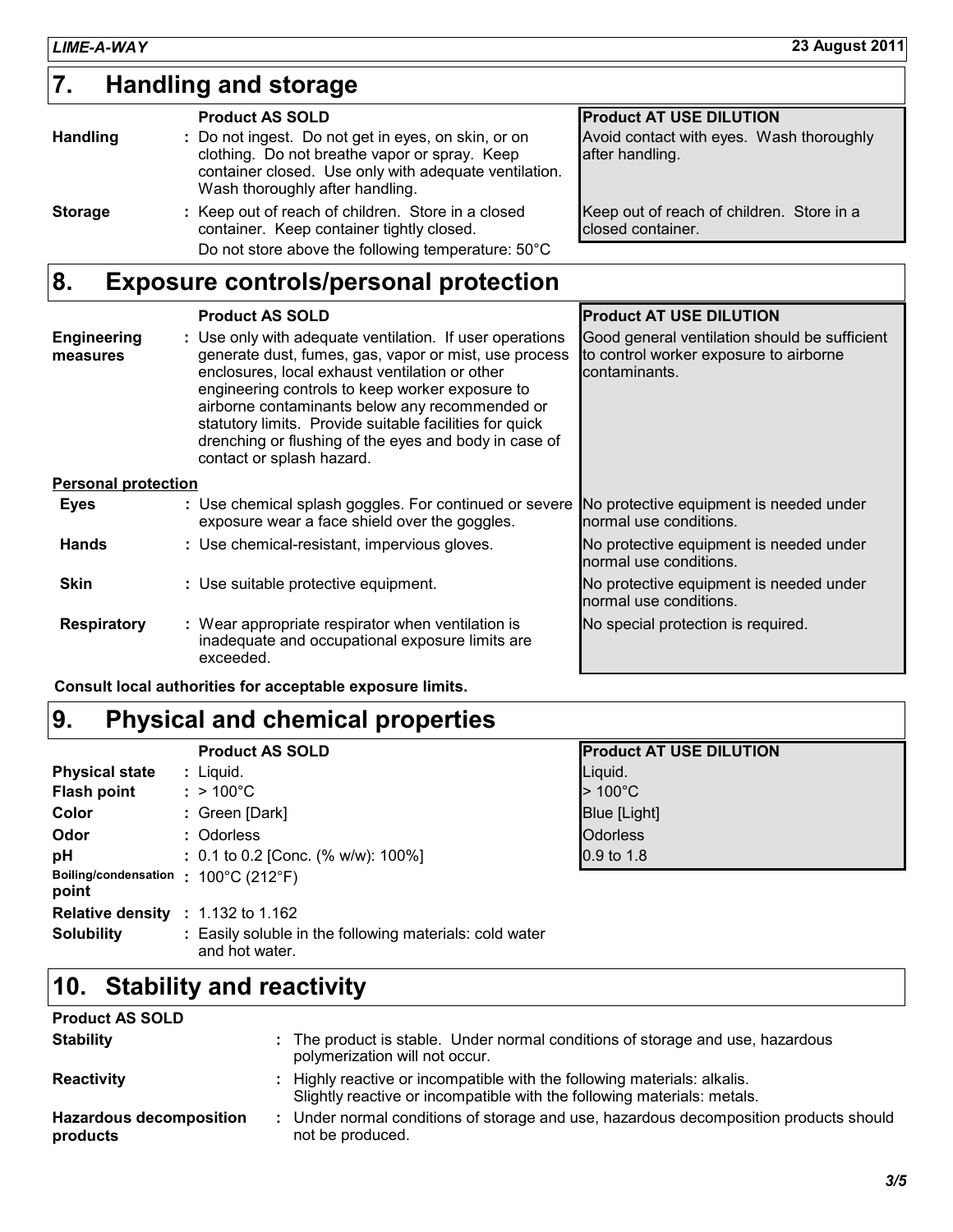## **10. Stability and reactivity**

**Hazardous polymerization :** Under normal conditions of storage and use, hazardous polymerization will not occur.

| 11. Toxicological information |                                                                              |                                                      |  |  |
|-------------------------------|------------------------------------------------------------------------------|------------------------------------------------------|--|--|
|                               | Potential acute health effects                                               |                                                      |  |  |
|                               | <b>Product AS SOLD</b>                                                       | <b>Product AT USE DILUTION</b>                       |  |  |
| <b>Eyes</b>                   | : Corrosive to eyes.                                                         | Slightly irritating to the eyes.                     |  |  |
| <b>Skin</b>                   | : Corrosive to the skin.                                                     | No known significant effects or critical<br>hazards. |  |  |
| <b>Inhalation</b>             | : Severely irritating to the respiratory system.                             | No known significant effects or critical<br>hazards. |  |  |
| Ingestion                     | : Causes burns to mouth, throat and stomach. May be<br>harmful if swallowed. | No known significant effects or critical<br>hazards. |  |  |

#### **Ecological information 12.**

**Ecotoxicity :**

: Not reported

#### **Disposal considerations 13.**

|                               | <b>Product AS SOLD</b>                                                                                                                                                                            | <b>Product AT USE DILUTION</b>                                                         |
|-------------------------------|---------------------------------------------------------------------------------------------------------------------------------------------------------------------------------------------------|----------------------------------------------------------------------------------------|
| Waste disposal                | : Avoid disposal. Attempt to use product completely in<br>accordance with intended use. Disposal should be in<br>accordance with applicable regional, national and local<br>laws and regulations. | Diluted product can be flushed to sanitary<br>sewer. Discard empty container in trash. |
| <b>RCRA</b><br>classification | : Unused product is D002 (Corrosive)                                                                                                                                                              |                                                                                        |

# **14. Transport information**

**Certain shipping modes or package sizes may have exceptions from the transport regulations. The classification provided may not reflect those exceptions and may not apply to all shipping modes or package sizes.**

| <b>Product AS SOLD</b>    |                                                          |
|---------------------------|----------------------------------------------------------|
| <b>DOT Classification</b> | UN3265                                                   |
| DOT Proper shipping name  | Corrosive liquid, acidic, organic, n.o.s. (Urea Sulfate) |
| Class                     |                                                          |
| Packing group             |                                                          |
|                           |                                                          |

**For transport in bulk or using IMDG regulations, see shipping documents for specific transportation information.**

### **Product AT USE DILUTION** Not intended for transport.

### **Regulatory information 15.**

|                                     | <b>Product AS SOLD</b>                                                   | <b>Product AT USE DILUTION</b>            |
|-------------------------------------|--------------------------------------------------------------------------|-------------------------------------------|
| <b>HCS</b><br><b>Classification</b> | : Corrosive material                                                     | Not regulated.                            |
| <b>Product AS SOLD</b>              |                                                                          |                                           |
| <b>U.S. Federal regulations</b>     |                                                                          |                                           |
| <b>TSCA 8(b) inventory</b>          | : All components are listed or exempted.                                 |                                           |
|                                     | SARA 302/304/311/312 extremely hazardous substances: No listed substance |                                           |
|                                     | SARA 302/304 emergency planning and notification: No listed substance    |                                           |
| <b>SARA 313</b>                     | <b>Product name</b>                                                      | <b>CAS number</b><br><b>Concentration</b> |